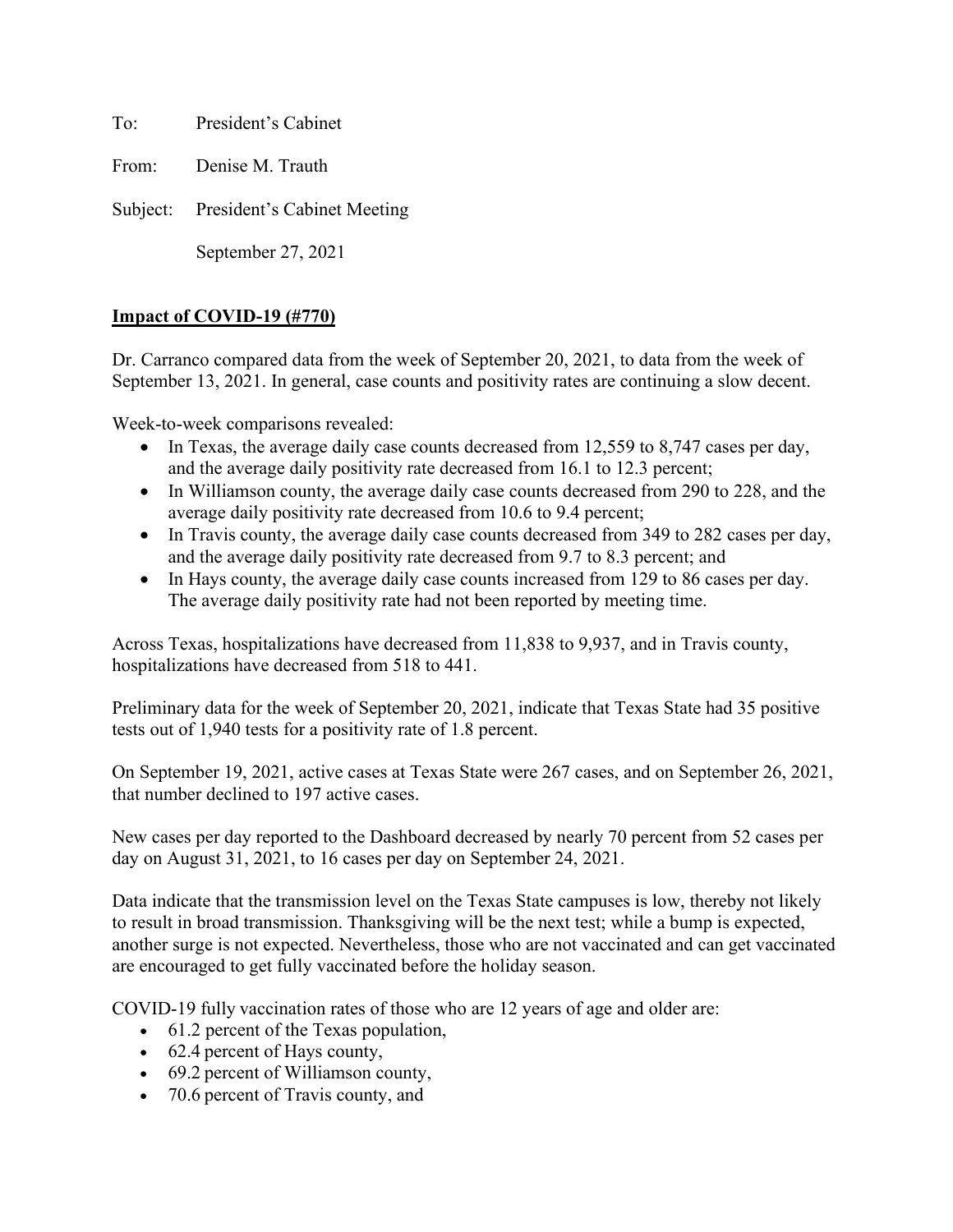• 64.7 percent of the U.S. population.

Pfizer COVID-19 Booster vaccinations have been approved by the CDC/FDA for four groups:

- Severely immunocompromised persons with second dose received at least one month ago,
- Persons 65 and older with second dose received at least six months ago,
- Persons 18-64 years of age with underlying medical conditions at increased risk from COVID-19 with second dose received at least six months ago, and
- Persons 18-64 years of age with increased risk for COVID-19 exposure due to an occupational setting such as healthcare workers, teachers, and childcare workers with second dose received at least six months ago.

The Student Health Center will host a mass vaccination event on October 1, 2021, at the Student Recreation Center on the San Marcos Campus for those who fall into any one of these groups. Dr. Carranco stated that the Student Health Center is prepared with more than 1,200 doses of the Pfizer vaccine on hand.

Dr. Carranco provided an update on an enhancement to the Bobcat Trace notification system. Effective September 28, 2021, a new Bobcat Trace Faculty Notice Process will be implemented. As soon as a positive case submits a report to the Bobcat Trace notification system, an automated notice will be sent to the instructor of the class informing them that a student in their class has reported being positive for COVID-19. The new Bobcat Trace Faculty Notice will provide a link to the Bobcat Trace Faculty Portal where faculty will see the name of the positive case and their period of infectiousness. Faculty will be able to submit close contact information (persons within six feet for 15 minutes or longer) by entering the name of students in a search box and creating a list of close contacts in Bobcat Trace. An automated Bobcat Trace notification will be sent to each student when faculty save the list of close contacts. This new faculty notice will replace the general notice that has been sent in the past to the instructor and students in the class. Messaging from Provost Bourgeois will be sent to faculty and deans with more details.

Dr. Debbie Thorne, Associate Provost, discussed results of the first fall 2021 COVID-19 survey, implemented on September 10, 2021. The survey is part of a three-part series to a formally seek feedback, provide a platform for all university members to respond, and inform future actions and plans. More than 1,900 faculty, staff, and students participated. When asked, "Based on pandemic-related concerns and expectations for the fall 2021 semester, how would you rate the first few weeks of the semester in terms of classes, university operations, and/or activities," the results -- just over 49 percent of the respondents answered "just as I expected," "better than I expected," and "much better than I expected." Approximately 51 percent answered "worse than I expected" or "much worse than I expected." Review of the qualitative responses revealed consistent themes, with both positive and negative responses across five themes: face coverings/masks; delivery of courses, services, and activities; vaccine/vaccination; health and safety measures; and communication. Recommendations from the comments were discussed.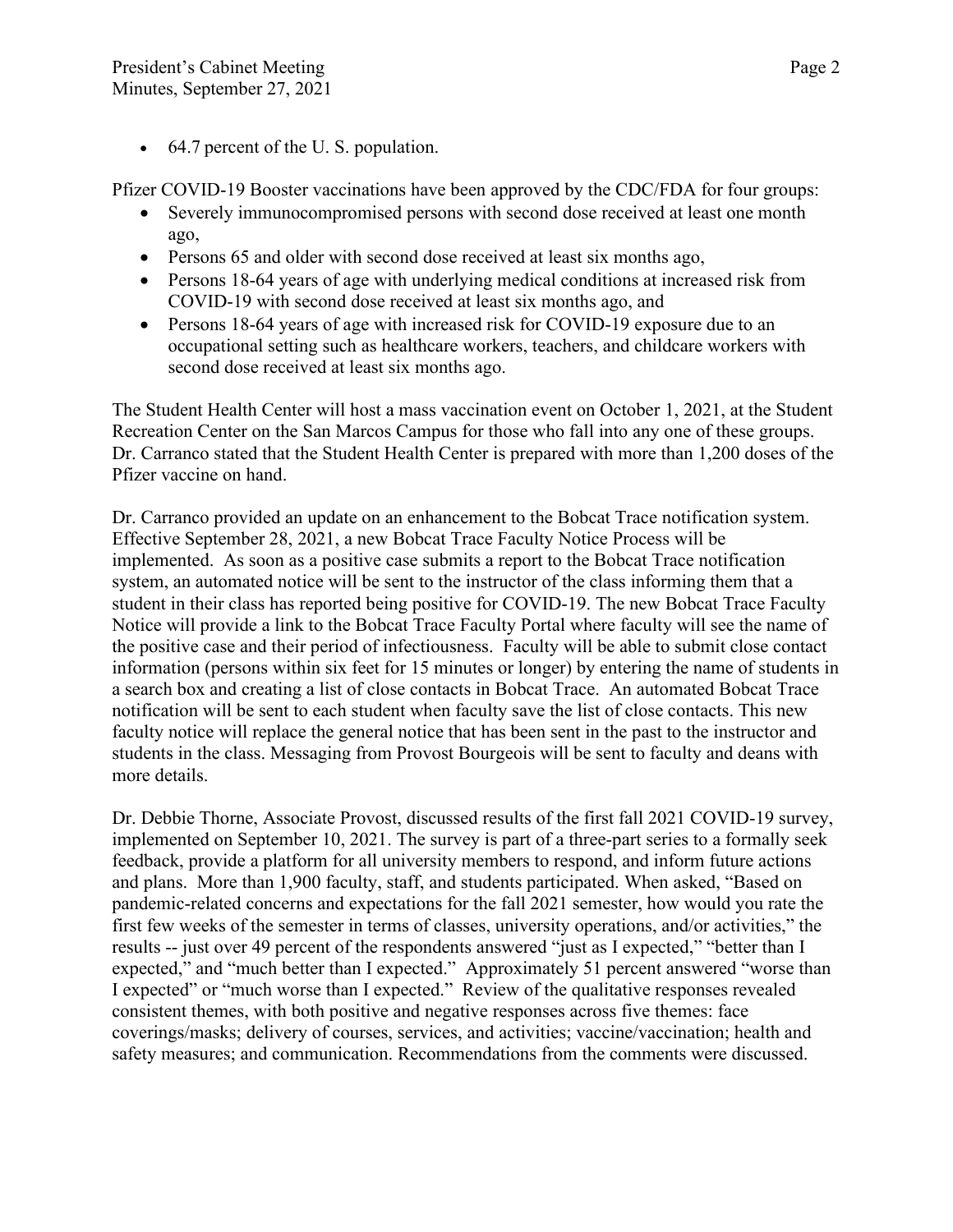The next survey will focus on faculty and staff morale and be disseminated on October 8, 2021. The Faculty and Staff Morale Work Group will be asked to reconvene to analyze the results and bring recommendations to President's Cabinet.

## **Tuition and Fee Plans (#380)**

President Trauth provided context to the planning and budget processes. New dollars will be committed to new academic programs that meet documented workforce needs and will, thus, most likely result in new students.

Mr. Algoe discussed the tuition and fees increases proposal that will be presented at the November 2021 Board of Regents meeting. Most of the 2.95 percent increase in tuition and fees will be used to support strategic initiatives, including new academic programs and financial aid and scholarships, as well to cover expected increases in health care costs. Additionally, Texas State will propose to:

- Implement differential tuition for the College of Health Professions degrees program (\$10 in 2023 and \$20 in 2024), as College of Health Professions classes are more expensive to teach. Thus increase is in line with similar increases instituted in – and two years ago.
- Change tuition and fees for 13 cohort fully online graduate programs such that the outof-state costs will be the same as the in-state costs.

Mr. Algoe discussed the criteria for waiving on campus fees for students who are only enrolled in remote programs. Cabinet members provided feedback, and given the limited time, President Trauth asked that this conversation continue outside of the Cabinet meeting.

## **President's Update (#556)**

President Trauth announced that Texas State University System Vice Chancellor John Hayek and an executive search firm hired to facilitate the Texas State presidential search will conduct listening sessions across a wide range of constituent groups. President Trauth noted that the search committee membership and size were determined by Texas State University System Chancellor Brian McCall.

## **Significant Issues (#01)**

Mr. Pierce discussed the Ray Benson – In Conversation with Hector Saldaña event held at The Wittliff on September 26, 2021.

Mr. Coryell provided an update on upcoming events for faculty and staff. To date, more than 500 game tickets and more than 400 tailgating tickets have been claimed for the October 9, 2021, and November 13, 2021, football games.

Mr. Algoe announced that in preparation for the next university president, TSUS is investigating the first renovation to the entrance and to the 11<sup>th</sup> floor of the J. C. Kellam building in nearly 30